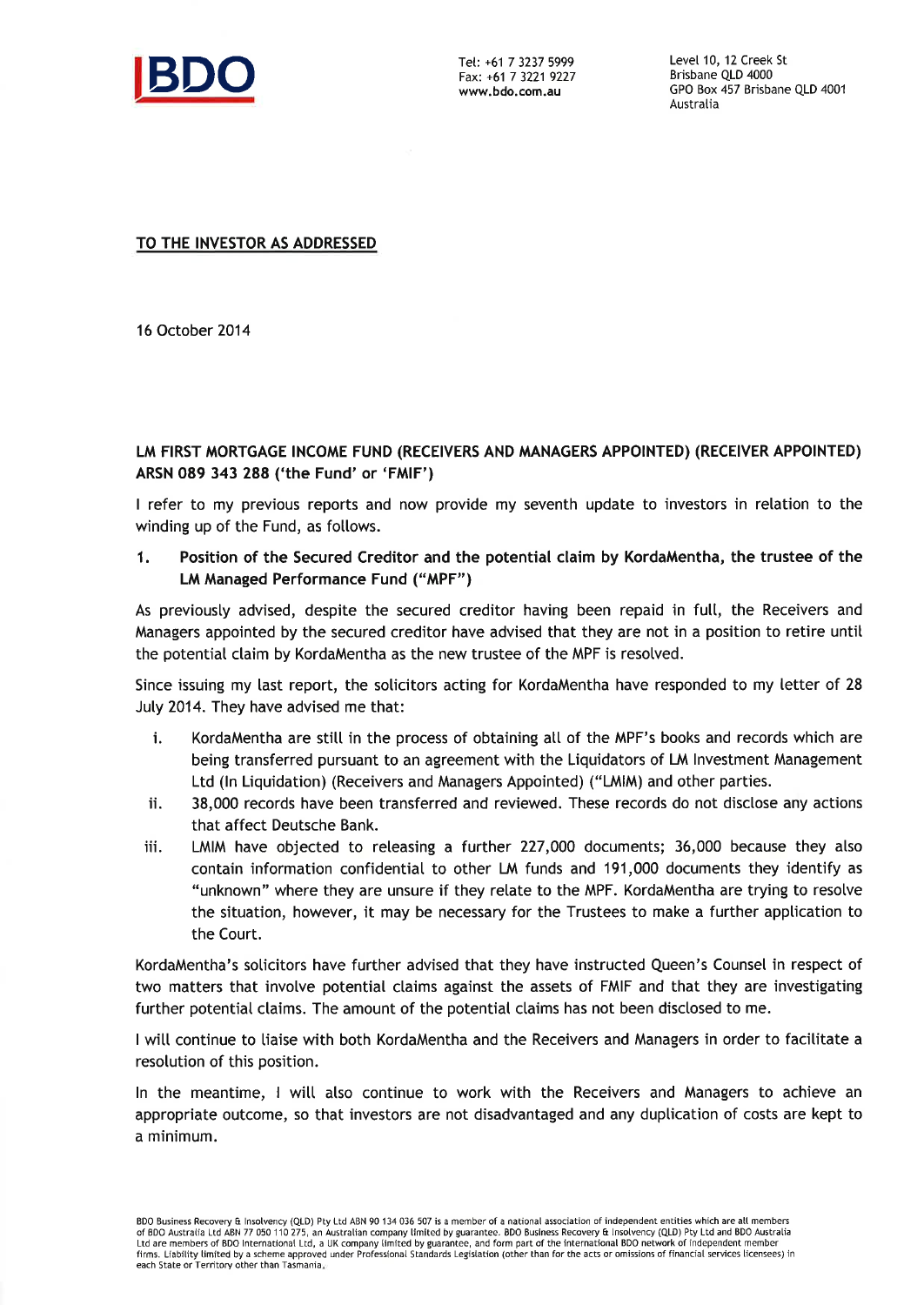

### 2. Realisation of Assets

ln my report dated 4 August 2014, I provided a summary of the assets to be reatised. ln the tables below, I summarise the assets reatised since then and those remaining to be reatised.

Assets with partial realisations

| Location   | Description of asset                                                                                                                                                                                                                                                                                                                                                                                                                                     |                                                           |
|------------|----------------------------------------------------------------------------------------------------------------------------------------------------------------------------------------------------------------------------------------------------------------------------------------------------------------------------------------------------------------------------------------------------------------------------------------------------------|-----------------------------------------------------------|
| QLD        | 90 strata titled hotel rooms. Since my last report which<br>included the position as at 30 June 2014, when 14 units<br>remained, with 6 under contract at that time, a further 7<br>units have settled with 7 remaining.                                                                                                                                                                                                                                 | On the market                                             |
| <b>WA</b>  | The development has been subdivided into three super lots.<br>The first lot was sold in January 2014. A second lot was under<br>contract however the conditions of the contract were not<br>met and therefore it was terminated. The two remaining lots<br>are currently on the market.                                                                                                                                                                  | On the market                                             |
| <b>QLD</b> | The development is an eight stage project to provide 116, 3<br>or 4 bedroom townhouses.<br>Of the 14 completed lots from stage 7, a further 8 have been<br>sold since the date of my last report with 2 remaining to be<br>sold. All 12 lots in the final stage 8 are under contract with<br>settlements to take place in October & November 2014.                                                                                                       | On the market/under<br>contract                           |
| <b>QLD</b> | Residential land subdivision. 80 lots with operational works<br>approval and additional land (approx. 57ha) with or pending<br>development approval together with one residential property<br>are currently on the market.                                                                                                                                                                                                                               | On the market                                             |
| <b>NSW</b> | The development comprises of 83 strata titled office lots<br>with 63 of these units charged to the Fund. Of the 63 units,<br>59 remained as at 30 November 2013.<br>Since that time, a further three units have been sold.<br>Following an extensive marketing campaign in June/July this<br>year, an offer was received to purchase the remaining units<br>in one line. This is due to settle in late November 2014.                                    | Under contract                                            |
| <b>NSW</b> | The security is comprised of 4 units within a larger purpose<br>built commercial building. Two adjoining units are occupied<br>by a dance and yoga studio with the other two units<br>unoccupied. A sale of the occupied units was completed in<br>June 2013.<br>Since my last report, an offer has been accepted for one of<br>the remaining units, this is due to settle on 27 October 2014.<br>The remaining vacant unit is currently being marketed. | On the market/under<br>contract                           |
| QLD        | 72 strata titled unit resort complex with management rights.<br>At the time of my appointment, 57 units remained. Following<br>a marketing campaign in June/July this year, a further 8<br>units have settled since my last report and 3 are due to settle<br>in late October 2014.                                                                                                                                                                      | Legal action in<br>course/under<br>contract/on the market |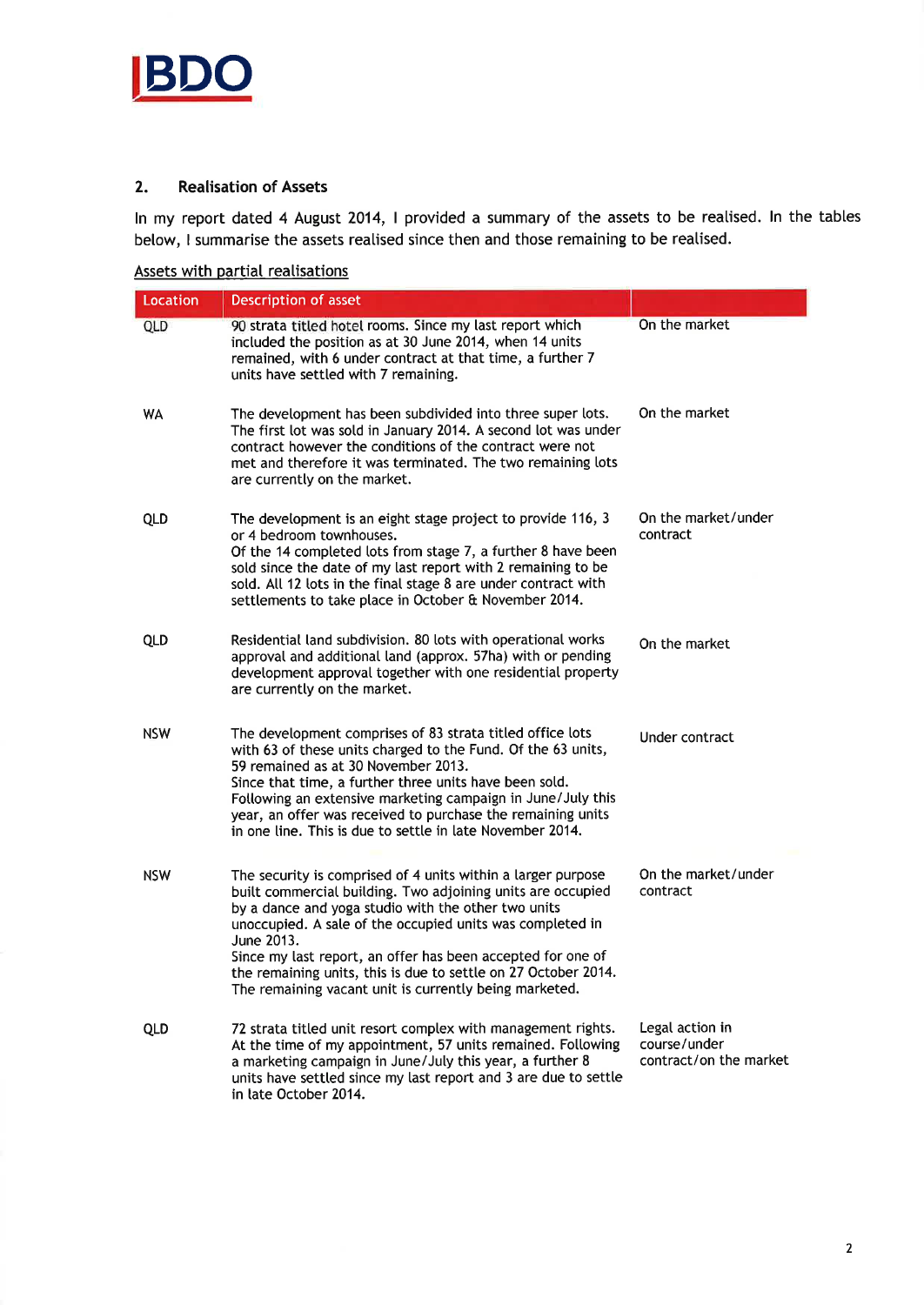

### Assets to be realised

| Location   | Description of asset                                                                                                                                                                                                                                                                                                                           | <b>Status</b>                                                 |
|------------|------------------------------------------------------------------------------------------------------------------------------------------------------------------------------------------------------------------------------------------------------------------------------------------------------------------------------------------------|---------------------------------------------------------------|
| <b>QLD</b> | A supported living community, comprising of 64 independent<br>living units with the proposed development of a further 76<br>units. Of the current 64 units, 21 are vacant.                                                                                                                                                                     | <b>Expression of interest</b><br>close on 18 November<br>2014 |
| <b>NSW</b> | A supported living community, with 83 completed<br>independent living units. 27 units are currently vacant.                                                                                                                                                                                                                                    | <b>Expression of interest</b><br>close on 18 November<br>2014 |
| <b>QLD</b> | A supported living community, with 37 completed<br>independent living units plus balance land for further<br>development. 3 units are currently vacant.<br>There are also a further 7 completed detached dwellings and<br>a partly constructed subdivision of c.100 townhouse/small<br>dwelling lots under community title plus residual land. | Expression of interest<br>close on 18 November<br>2014        |
| <b>QLD</b> | Two supported living communities. One currently has 62<br>completed units (12 vacant) with a further 106 proposed. The<br>other has 110 completed units, with 16 units currently<br>vacant.                                                                                                                                                    | Borrower in control of<br>assets                              |
| <b>VIC</b> | A supported living community, with 66 completed<br>independent living units (7 vacant) with a further 3 units<br>under construction and a further 129 proposed.                                                                                                                                                                                | <b>Expression of interest</b><br>close on 18 November<br>2014 |
| <b>TAS</b> | A supported living community, with 29 completed<br>independent living units (3 vacant) and a further 15<br>proposed.                                                                                                                                                                                                                           | <b>Expression of interest</b><br>close on 18 November<br>2014 |

### 3. Other Potential Recoveries/Legal Actions

My previous report identified various matters which required additional investigation to determine whether there were any potential legal actions for deatings which occurred prior to my appointment as Receiver. I provide an update in relation to investigations undertaken to date and further work to be done, as follows:

### 3.1 Public Examination

I confirm that:

- a I have been successful in obtaining the approval from ASIC as an eligibte appticant under the Corporations Act 2001 (the Act) to conduct a Public Examination (PE) pursuant to section 597 of the Act. As an eligible applicant, I may now make application for a PE of directors and other retevant parties and subpoena the production of documents to assist with my investigations into potential legal actions against several parties;
- Matters identified from the PE may be brought to the attention of ASIC as appropriate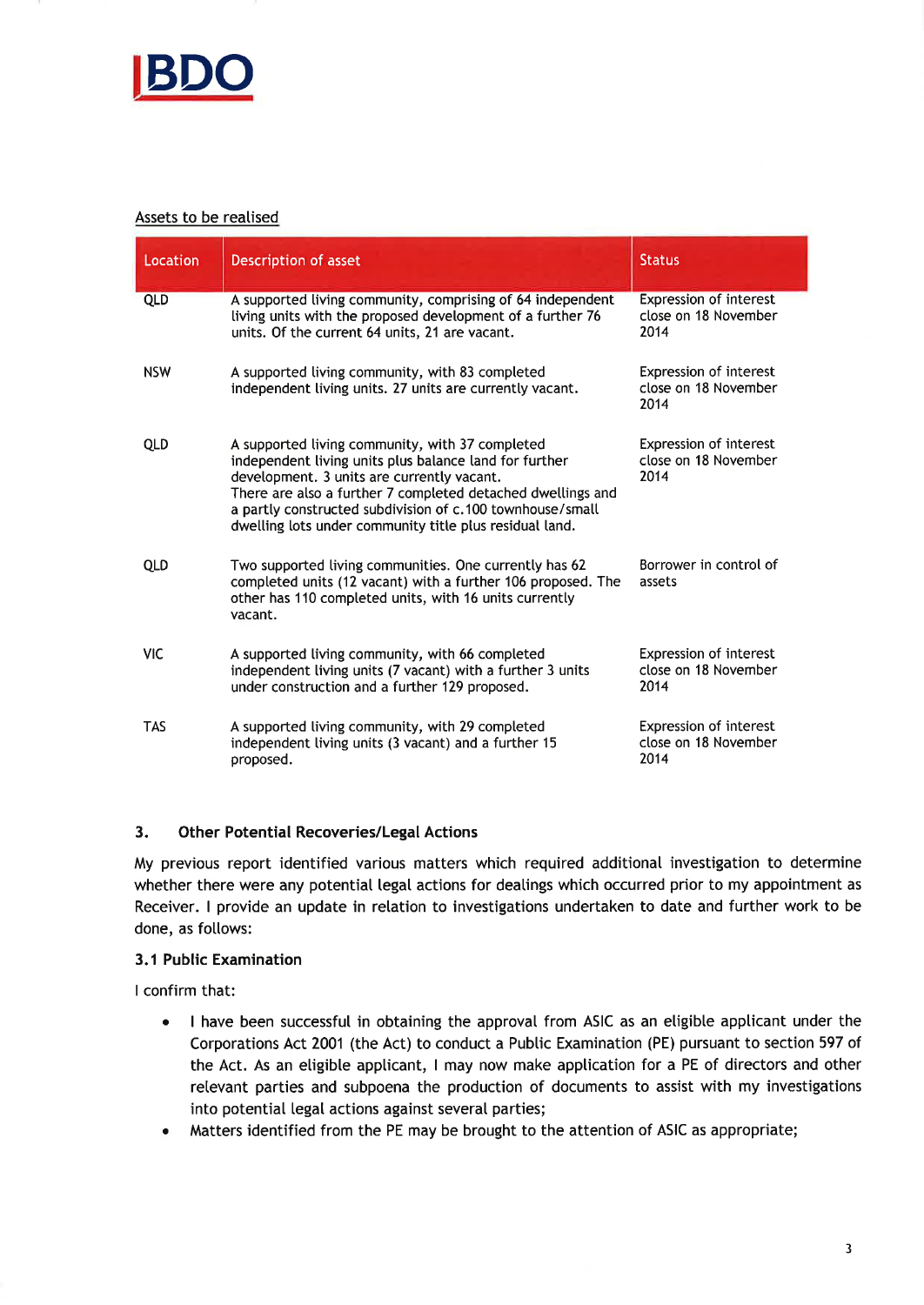

. I have instructed my soticitors to commence preparation of an apptication for a PE.

My soticitors have commenced preparation for a PE. I expect that an apptication for the PE witt be fited shortly.

### 3.2 Bellpac Proceedings

### 3.2.1 Settlement of Gujarat proceedings

I confirm that:

- ln November 2010, proceedings against Gujarat NRE Minerats Limited (Gujarat) were settted for a total amount of approximately \$45.6M; o
- As MPF funded the majority of the costs of the titigation, the settlement proceeds received in 2011, were shared between the funds on the basis of a 65%/35% sptit with FMIF receiving S32.9M and MPF 512.7M; a
- According to the security held by FMIF and MPF over the property the subject of the litigation FMIF held first priority to all of the proceeds of the settlement;
- LMIM appears to have preferred the interests of the MPF over the FMIF in splitting the proceeds of sale. Therefore there may be a claim against LMIM and/or the MPF in relation to this transaction. a

Further developments are as follows:

- i. I obtained a significant quantity of paper and electronic Bellpac legal files from FMIF's former solicitors on certain agreed terms with MPF and reviewed those fites to facilitate my investigations;
- ii. These documents have been forwarded to my soticitors for review.

I have undertaken extensive investigations in relation to this potential claim and I continue to take legal advice in relation to same. As my investigations are on-going I am not presentty in a position to disclose the nature of those investigations any further at this time.

### 3.2.2 Other Bellpac litigation

### a. **\$2 million of Wollongong Coal Ltd (WCL) - Convertible Bonds**

I confirm that:

- FMIF has first ranking security over the assets of Bellpac which is now in liquidation;
- In August 2008 \$10 million of Bonds were issued by WCL to Bellpac however, Bellpac then issued these Bonds to another party and then they were further transferred to other parties;
- The proceedings by Bellpac and its Liquidators in regard to \$2 million Bonds (still in the name of Bettpac) commenced in January 2010. ln 2012 Bettpac was successful in obtaining Orders that Bellpac is the true owner of the Bonds;
- The decision was appeated by the defendants in the Full Federal Court and the High Court which were unsuccessfut;
- Wollongong Coal Limited is a publicly listed company and was formerly called Gujarat NRE Minerals Ltd;
- A demand was made by the Liquidators against WCL for \$2.44 million representing the face value of Bonds with a nominal vatue of S1.5 mittion plus interest. The Liquidators apptied for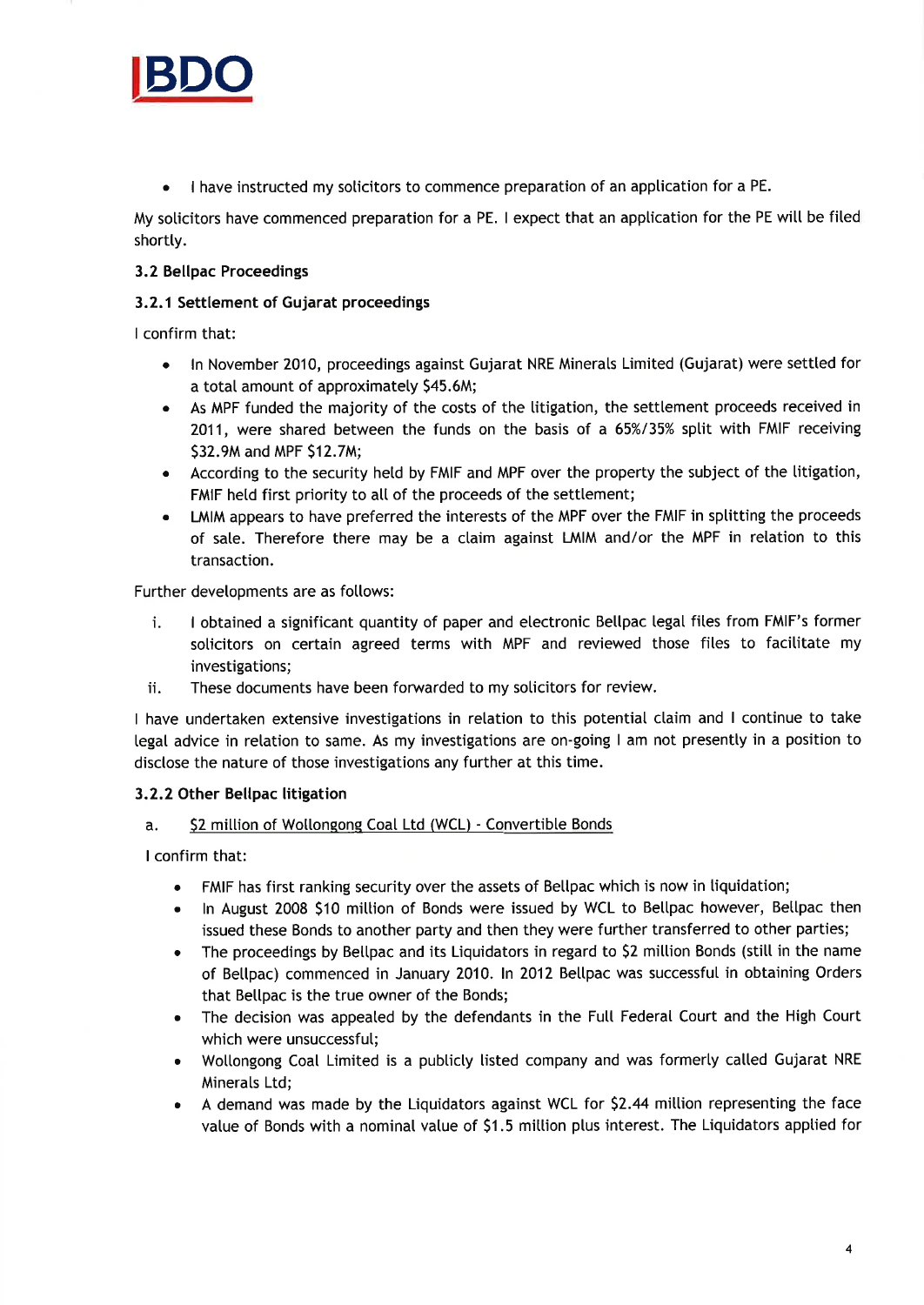

conversion of the balance of the Bonds with a face vatue of 5500,000 into shares which was due to occur by 7 August 2014;

If the Liquidators are successful in realising the Bonds, FMIF will be the beneficiary of the funds recovered, after costs. FMIF is funding the Liquidators' care and preservation costs of realising the Bonds for the benefit of investors.

Further developments are as follows:

- i. WCL failed to convert the remaining Bonds into shares by the due date. The Bellpac Liquidators have made a demand against WCL for the face value of the \$500,000 Bonds plus interest totalling \$817,685 which remains unpaid;
- ii. The Bellpac Liquidators and I met with representatives of WCL in Sydney in late August 2014 to discuss the payment of Bellpac's claims against WCL totalling \$3.25 million. At the meeting, WCL agreed to make a formal proposal to the Liquidators in regard to the payment of the claims:
- iii. An offer was received from WCL in September 2014 however, it has been rejected as it was too Iow;
- iv. The remaining Liquidator (one of the joint Liquidators has resigned) is in the process of commencing legat proceedings for the recovery of the outstanding sum;

### b. \$8 million of WCL Convertible Bonds

I confirm that:

- a The proceedings by Bellpac and its Liquidators commenced in July 2012 seeking orders that Bettpac is the true owner of the 58 mittion Bonds and the recovery of 54.7 mittion transferred by Bellpac (pre Liquidation) to two of the defendants;
- a lf the Liquidators are successful in obtaining a dectaration from the Court that Bettpac is the true owner of the Bonds, FMIF will be the beneficiary of the funds recovered from realising the Bonds, after costs. In order to protect the interest of FMIF in Bellpac's claim to title to the Bonds, FMIF is continuing to fund the Liquidators' in the proceedings.
- A directions hearing was hetd on 30 Juty 2014, a timetable was set by the Court requiring the fiting of certain documentation by a number of the defendants and a further directions hearing was set down for 7 October 2014. a

Further developments are as follows:

- i. Certain of the defendants fited an amended defence and further affidavit evidence prior to the Directions Hearing on 7 October 2014;
- ii. At the Directions Hearing on 7 October 2014, the Court atlocated a date for a five day trial to commence in March 2015.

Proceedings against Bellpac Receivers, LMIM and The Trust Company Ltd ('the Parties") c.

I confirm that:

• In February 2013, parties including the second mortgagee of Bellpac (plaintiffs) commenced proceedings against the Parties in relation to the alleged sale of the Bellpac property at an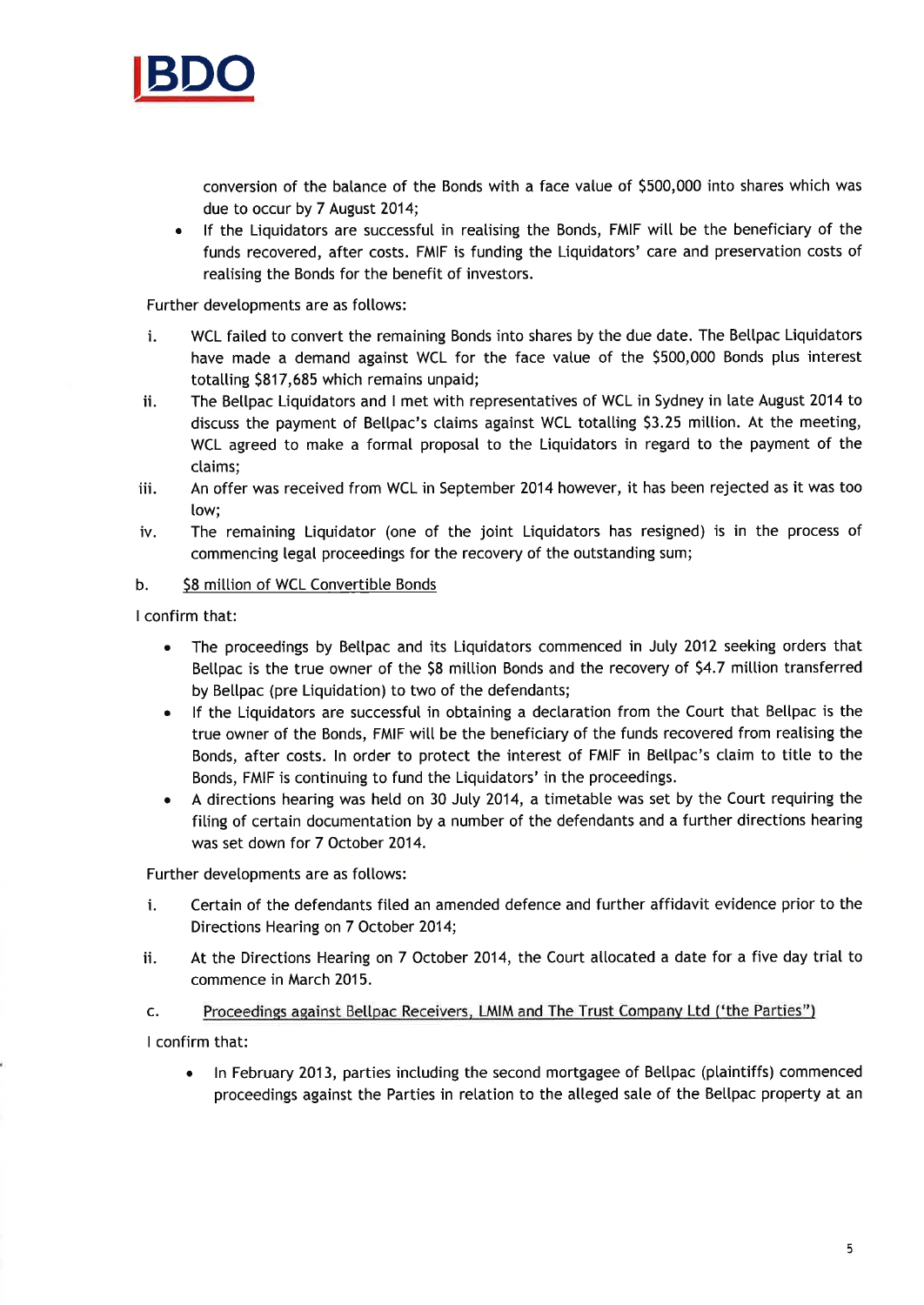

undervatue. The property that was sold formed part of the settled proceedings outtined at Section 3.2.1 above;

A directions hearing was held on 31 July 2014 at which a timetable was set down to address the intended security for costs apptications by LMIM and other defendants with documentation to be filed by all parties by early October 2014

Further developments are as follows:

- i. LMIM as RE for FMIF and the other respondents have fited apptications seeking security for costs from the applicants;
- ii. The applicants have filed (late) an affidavit in reply; and
- iii. The hearing of the security for costs applications is set down for 23 October 2014.

### 3.3 Other Potential Claims against LMIM and related Parties

### 3.3.1 Management Service Agreements with LM Administration Pty Ltd (in Liquidation) (LMA)

I confirm the following:

- The audited accounts for the FMIF show that a total of approximately \$10.2M was paid to LMA (for the years ended 30 June 2011 and 30 June 2012) for loan management fees in replacement of appointing external receivers;
- Amounts totalling approximately \$2M were paid to LMA for the period from 1 July 2012 to 19 March 2013;
- . Legal and accounting advice was received by LMIM in retation to the charging of these fees

I have continued to undertake investigations in relation to these matters and am taking legal advice in relation to the outcome of these further investigations. As my investigations are on-going I am not presentty in a position to disclose the nature of those investigations any further at this time.

### 3.3.2 Distribution to Class B Unit Holders

I confirm the following:

- . During the financial year ended 30 June 2012 distributions of approximatety 51ó.9M were made to Class B unit holders at a time when class A and C unit holders did not receive any distributions, apart from hardship distributions;
- . Class B unit hotders, retate to the three feeder funds of FMIF;
- I am unaware of any rights of Class B unit holders which would entitle them to a priority distribution over other classes of unit holders in the Fund;
- . The auditors qualified the financial statements in regard to this transaction;
- As a result of the distribution and reinvestment of a major portion of that distribution into units in FMIF, Class B unit holders increased their units in the fund from 44.33% to 46.14% at the expense of the Class A & C unit holders. This will result in the Class B unit holders receiving a greater amount in the winding up of the Fund

Further developments are as fotlows: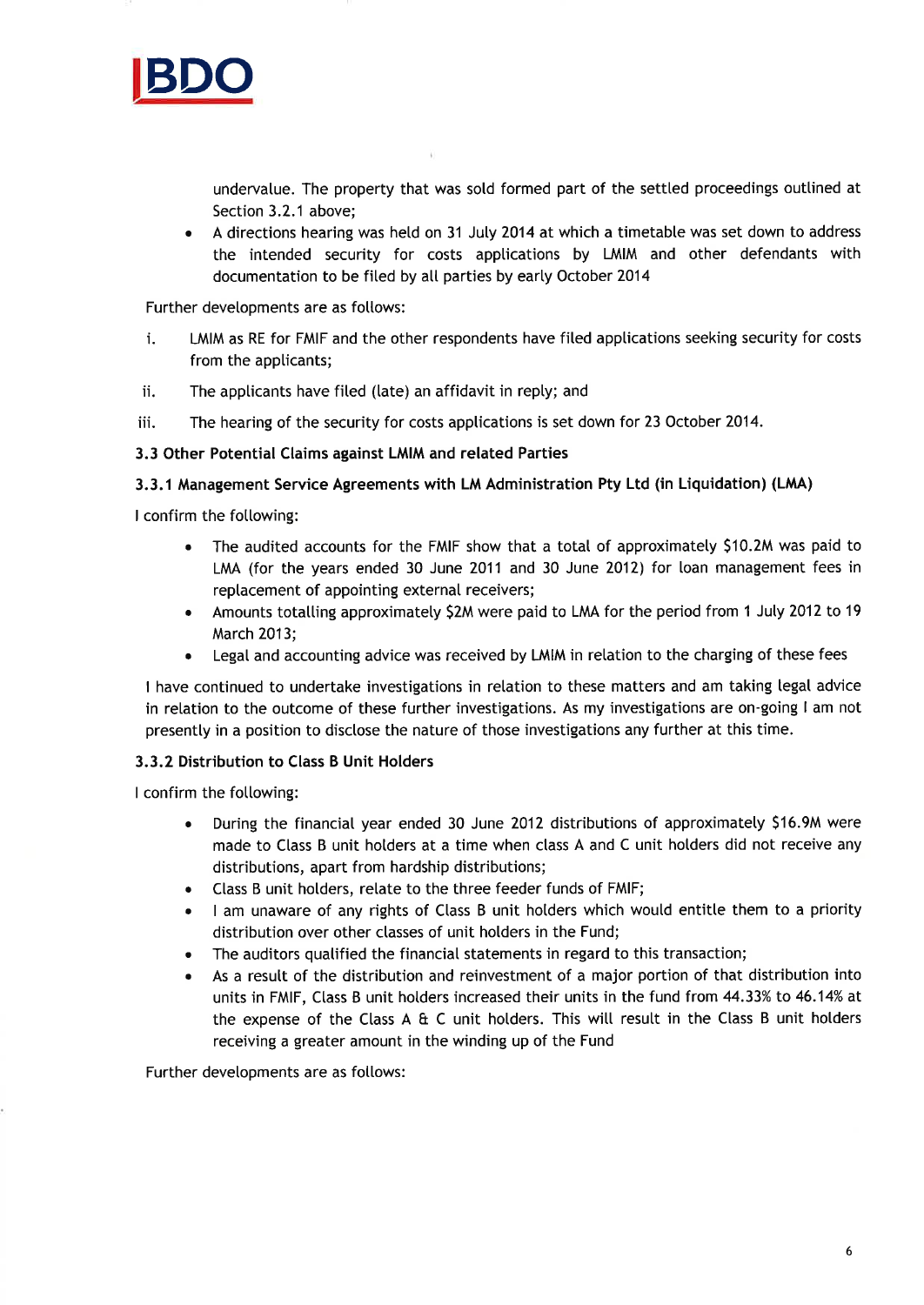

- i. Based on my further investigations, I have ascertained that during the financial year ended <sup>30</sup> June 2013 (prior to the capital distributions in February and June 2013), the Feeder funds received further distributions of approximately \$2.6 million;
- ii. The catculation of the percentage interest of the feeder funds in FMIF as stated in the 30 June 2012 audited financial statements has to date not been reconciled however, we expect this to be clarified once the auditors working papers and or  $LM$ 's records are obtained in due course via the proposed pubtic examination or otherwise.

I continue to undertake investigations in relation to the above matters and I am taking legal advice in relation to same. As my investigations are on-going, I am not presently in a position to disclose the nature of those investigations any further at this time.

### 3.3.3 Changes to Constitution

I confirm the following:

- The fund's constitution was amended several times since its initial execution on 24 August 1999;
- The terms of the constitution stipulate that it may be modified or repealed or replaced with a new constitution, by:
	- o Special resotution of the members of the scheme; or
	- $\circ$  The Responsible Entity, if the Responsible Entity reasonably considers the change will not affect Members' rights.
- I am not currently aware of any special resolutions passed by members resolving to amend the terms of the constitution;
- I am aware of several changes to the permitted loan to valuation ratio ('LVR') of the fund commencing with an LVR of no more than 66.ó6% (Constitution dated 24 August 1999) to an LVR permitted not to exceed 85% of the value of the security property (after a loan has settted and where the RE considers it is in the best interests of the members)
- Further investigation is required to determine the effect of these amendments and whether or not there may be potential legal claims arising from that;

I continue to undertake investigations in retation to these matters and I am taking legal advice in relation to same. As my investigations are on-going I am not presently in a position to disclose the nature of those investigations any further at this time.

### 3.3.4 Fund Valuation Policy

I confirm the following:

- . A review of the fund's compliance plan dated 16 March 201 1 detaits the fotlowing regarding the fund's vatuation policy:
	- $\circ$  Valuations may only be carried out by panel valuers; and
	- $\circ$  An updated valuation will generally be required for commercial loans at 24 month intervals and construction loans at 12 month intervals.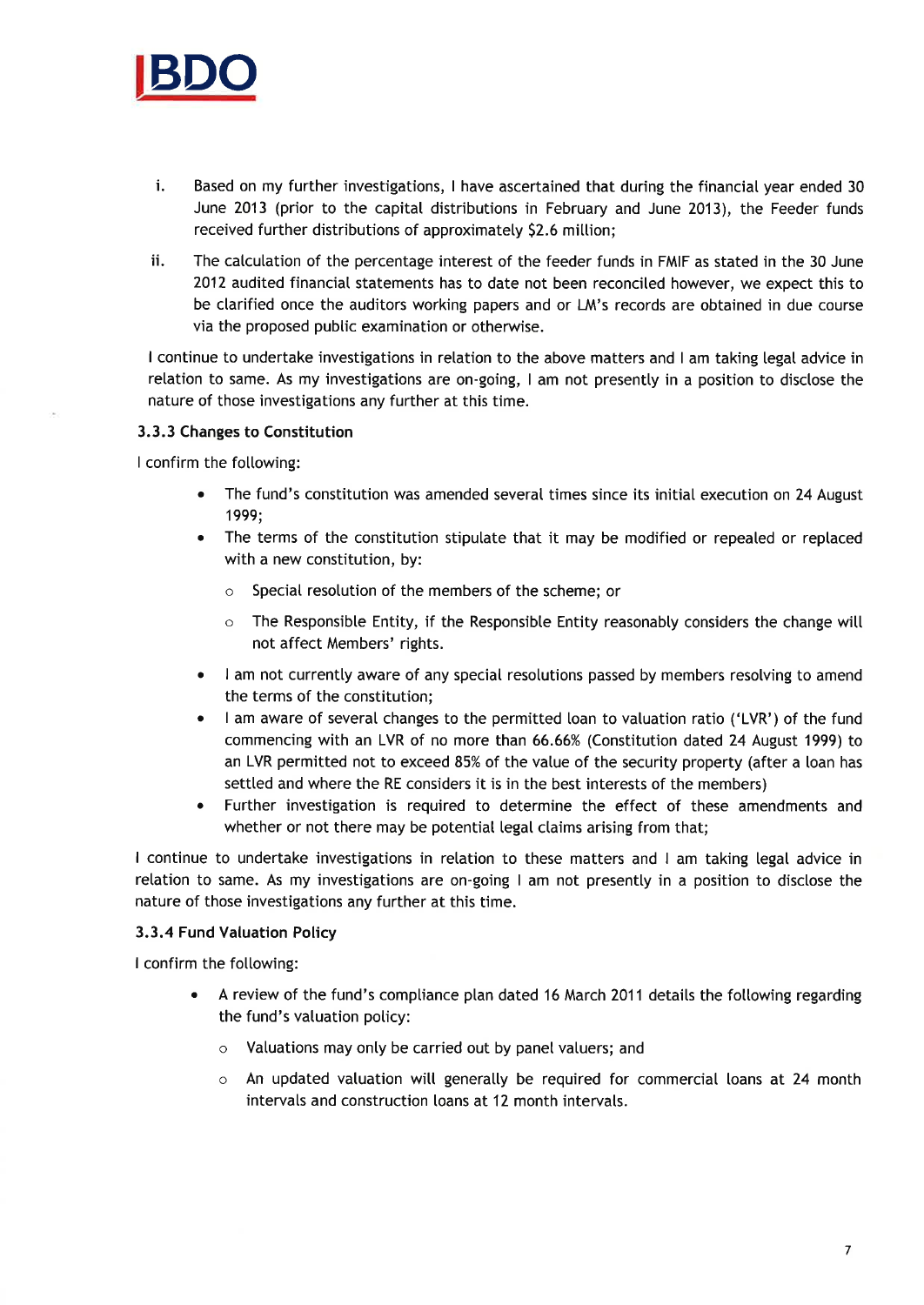

. From my preliminary enquiries, it appears that the Responsibte Entity did not generalty obtain updated professional vatuations after the initial advance was made. lnstead, in the majority of cases, they retied upon discounted cash ftows prepared by management on the feasibility of a project.

As my investigations are on-going I am not presently in a position to disclose the nature of those investigations any further at this time.

### 3.3.5 External Valuations

I have commenced a review of the loans where material losses have occurred to ascertain whether the valuations relied on were too high and if there was negligence by the valuer which contributed to the losses.

My investigations are continuing and there are no material devetopments to report at this stage.

#### 3.4 Auditors

I confirm that I have not at this stage been able to progress my investigations due to an inabitity to gain access to the auditor's working papers and atl relevant FMIF records. My investigations witt be facilitated by undertaking the proposed public examination.

Once my investigations are complete in relation to each of the above matters, I wilt update investors accordingly.

### 4. Estimated Return to lnvestors

Based on the professional valuations and offers received since March 2013 for the properties charged to the Fund, I provide an estimated return to Investors of between 12 and 17 cents in the dollar as at 30 September 2014, calculated as follows:

|                                                      | Low           | High          |
|------------------------------------------------------|---------------|---------------|
|                                                      | \$            | s             |
| Cash at Bank                                         | 21,085,294    | 21,085,294    |
| Funds held in trust                                  | 1,528,587     | 1,528,527     |
| Estimated selling prices of properties to be sold    | 51,731,682    | 67,941,511    |
| Less:                                                |               |               |
| Selling costs (2.5% of sale price)                   | (1, 293, 292) | (1,698,538)   |
| Land tax & rates                                     | (334, 664)    | (334, 664)    |
| Other unsecured creditors                            | (8,791,228)   | (3, 854, 363) |
| FTI Fees & legal costs claimed (subject to approval) | (3, 269, 013) | (3, 269, 013) |
| Receivers and Managers' Fees (McGrathNicol)          | (63, 769)     | (63, 769)     |
| Receiver's fees & outlays (BDO)                      | (979, 025)    | (979, 025)    |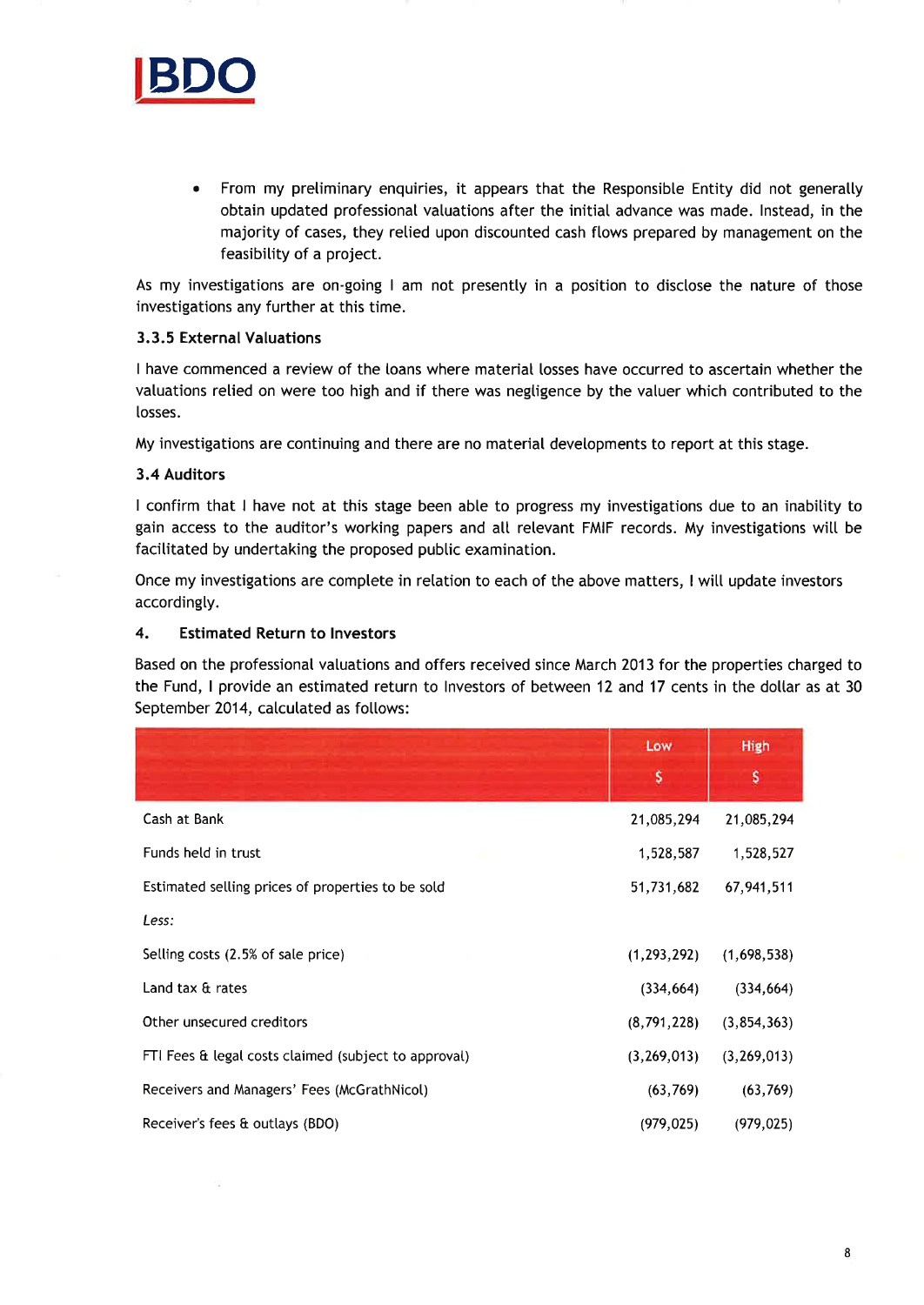

| Estimated net amount available to investors as at 30 September 2014 59,614,571 80,356,020 |                         |      |
|-------------------------------------------------------------------------------------------|-------------------------|------|
| Total investor units                                                                      | 478.478.997 478.478.997 |      |
| Estimated return in the dollar                                                            | 0.12                    | 0.17 |

The above table does not take into account future operating costs, future Receivers fees and future rates and land tax. It also excludes any legal recoveries against borrowers, valuers or other third parties.

Please note that the distribution to Investors will take place after paying secured creditors, land tax, rates, Receivers fees and the unsecured creditors who rank ahead of lnvestors' interests.

#### Reduction in unit Price

I continue to receive queries from investors in relation to the fall in the unit price and the reasons why this occurred. I have addressed this in previous reports however summarise below the main reasons for the drop in vatue:

- Prior to the appointment of FTI as Administrators on 19 March 2013 and contrary to the Compliance Plan in place for the Fund, the responsible entity (RE) changed the methodology in valuing the Fund. The Comptiance Plan states that generally independent professionaI valuations on development projects shoutd be obtained every 12 months and on other properties no more than every 24 months. The RE ceased obtaining vatuations and instead relied on internally prepared feasibility studies to determine the Net Present Value of development projects. ln my view, this grossty overvatued the Fund with a number of the feasibility studies assumptions being seriously ftawed and not capabte of being reatised.
- Following the appointment of FTI and McGrathNicol they obtained independent valuations of the property assets on an "as is" basis. These vatuations and offers received for the assets were then used as the basis of vatuing the Fund resulting in a significant drop in value from 59 cents as at 31 December 2012 to between 13 and 19 cents as at 30 November 2013. I refer to section 6 of my report dated 4 December 2013 in this respect. A copy of all investor reports are available on the website www.lmfmif.com.
- . Section 4 of my report dated 19 February 2014 provided investors with a detaited explanation of how the unit price had fatlen from 59 cents to 17 cents. The factors which have contributed to the loss in value, include:
	- $\circ$  the methodology used in the valuation of the Fund;
	- $\circ$  interest on loans granted to borrowers not being paid and being capitalised into the loan amount resulting in an increase in the loan to vatue ratio;
	- $\circ$  substantial fees being paid to the Responsible Entity of the Fund;
	- o the Fund borrowing money from banks to increase funding available to borrowers;
	- o borrowers not paying interest and defautting on loans with interest still having to be paid to the external financier; and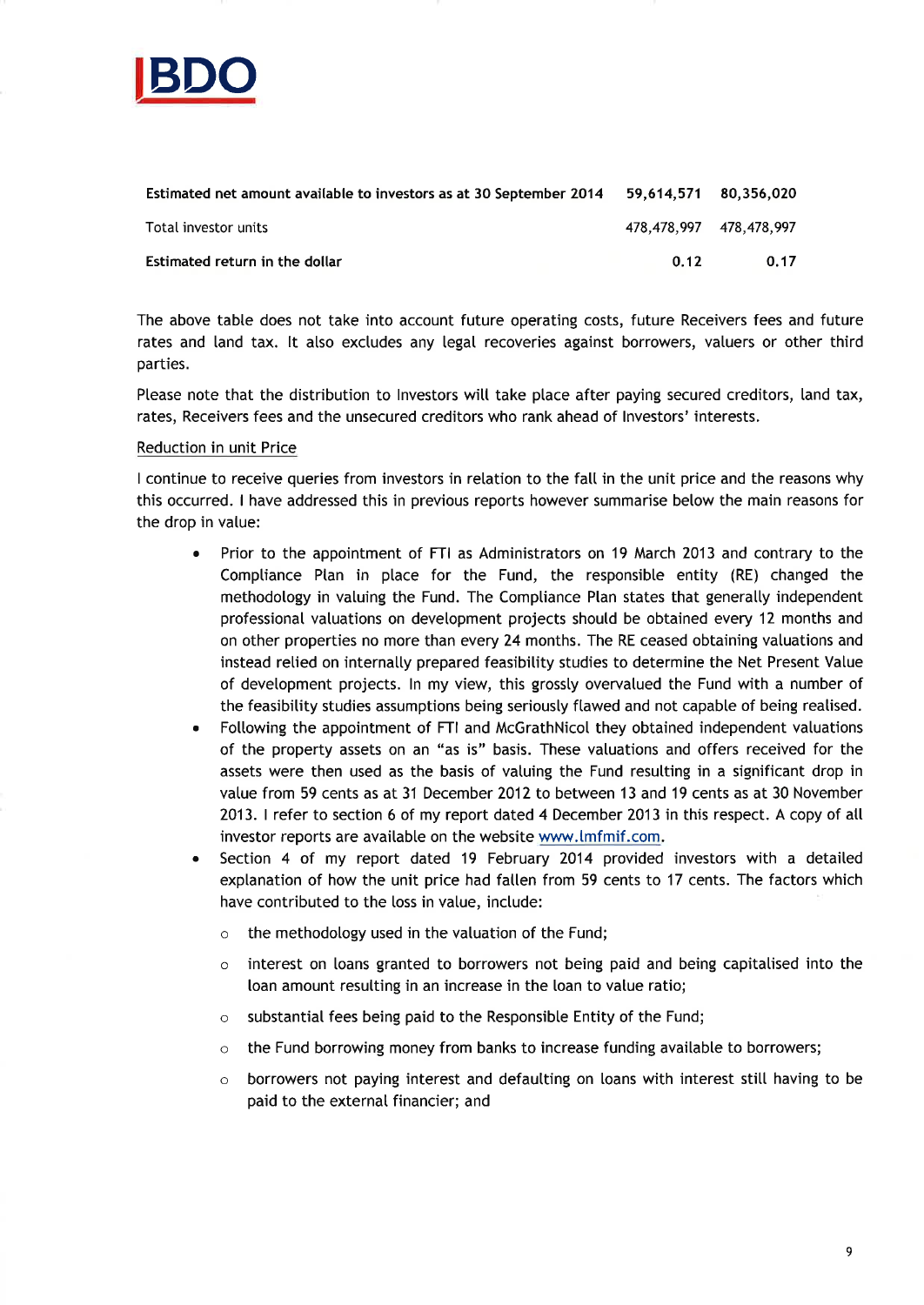

 $\circ$  the Fund having to meet costs not paid by the defaulting borrowers in respect of operating costs of the assets and statutory obtigations including rates and land tax. Some of these costs have been substantiat. For exampte three operating businesses have had trading shortfatls of up to approximately S5m per annum funded so that these businesses can be sotd as going concerns.

I trust this sufficiently clarifies the position however if investors have any further queries, please contact my office as detailed at section 12 of this report.

### 5. Reduction in Operating Costs

As part of the winding up process, and in conjunction with McGrathNicot, we are reducing the costs of managing the fund. Prior to the appointment of FTI as Administrators in March 2013, the management fees charged by the Responsible Entity (LMIM) averaged 514M per annum for the five years ended <sup>30</sup> June 2012.

The current costs of managing the fund are the costs of the Receivers and Managers (McGrathNicot), the Court Appointed Receiver (BDO), the costs of employing staff and consultants to assist in managing down the loan book, plus premises and equipment costs.

The staff and consultants costs have been reduced from in excess of S5M per annum at the time of FTI's appointment as Administrators in March 2013 to around S1.3M per annum with the combined cost of McGrathNicol and BDO being approximately \$200,000 per month (\$2.4M per annum) and premises and equipment costs of S500,000 per annum.

The current overall position is that costs are running at about 54.2M per annum compared to the S14M previously. These costs will continue to reduce as the loan book reduces.

### 6. Distributions to lnvestors

As previousty advised, I am on notice from KordaMentha that the MPF potentiatly have a breach of trust ctaim against the Fund. ln addition, the Receivers and Managers who were appointed to Bettpac have put me on notice not to distribute funds until the proceedings mentioned at section 3.2.2 above are resolved and atso due to the MPF position, the secured creditor has not yet released its charge or retired its Receivers.

Once the Receivers and Managers have retired and funds reteased to me, I witt be required to retain certain funds to meet the tiabitities of the Fund, inctuding contingent ctaims that may arise from the Betlpac litigation, the funds received for the loan/lease agreements of the aged care facilities (which totals approximately \$10 million) and potentially in relation to the KordaMentha claims.

I may have to seek the directions of the Court before proceeding with the next distribution.

I will update investors as to the expected timing of a distribution as these matters become clearer.

### 7. Fees claimed by LM lnvestment Management Ltd (ln Liquidation) ('LM|M") (by its liquidators, FTI Consulting)

The tiquidators of LMIM, Mr Park and Ms Muller, have submitted invoices from LMIM, made out to the Fund, totalling \$3,301,603 excluding GST for payment in relation to their remuneration and out of pocket expenses for the period from 19 March 2013 to 30 June 2014.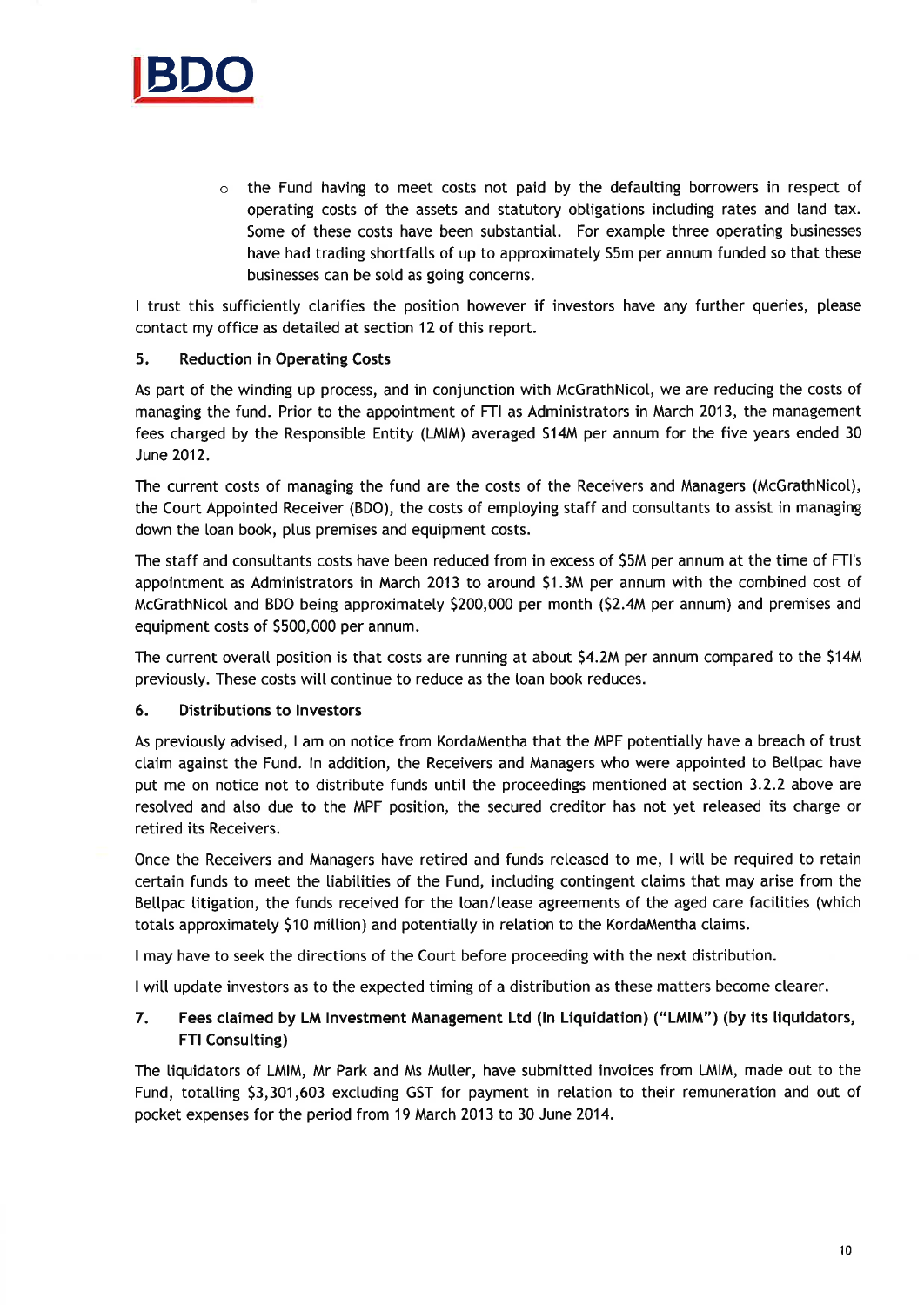

The claim can be broken down into the following three categories:

- Category 1 relates to time spent working on specific fund matters;
- Category 2 is in respect of LMIM's role as the Responsible Entity of the Fund with the time spent by the tiquidators and their staff being allocated across atl Funds under their control based on a percentage of funds under management;
- Category 3 in relation to the appointments of LMIM as Controllers of a number of assets and where they are acting as agent for the mortgagee in possession.

|                                                                                         | Paid to date<br>(GST exclusive)<br>IŞ, | <b>Outstanding</b><br>(GST exclusive) |
|-----------------------------------------------------------------------------------------|----------------------------------------|---------------------------------------|
| Direct time charged to work undertaken for the Fund - including outlays<br>(category 1) |                                        | 1,590,887                             |
| Allocation of Responsible Entity time (category 2)                                      |                                        | 1,649,647                             |
| Time charged in respect of the Controllerships (category 3)                             | 242,181                                |                                       |
|                                                                                         | 242,181                                | 3,240,534                             |

As previously advised, both McGrathNicol and I have raised legal questions as to whether certain work done by the liquidators of LMIM can properly be charged to the Fund, as well as questions as to the quantum claimed.

Since my last report to investors, I have met with FTI to discuss certain aspects of their claim and we are currentty in the process of agreeing a framework for determining their claim. lt is proposed that directions are sought from the Court as to their entittement to claim under various categories and that their claim be reviewed and adjudicated on by an independent expert.

### 8. Management Accounts

I am currentty preparing the management accounts for the year ended 30 June 2014. These accounts have been prepared in accordance with the relevant accounting standards and will be posted on the website www.lmfmif.com when finalised.

## 9. Tax Statements

It is not our intention to issue taxation statements for the year ended 30 June 2014 to investors. However, I enclose a letter confirming the unit price as at 30 June 2014 and that no distributions were paid to investors during the 2013/2014 financial year.

Should investors wish to receive a transaction statement please contact the Investor Relations team on +61 7 55844500 or mail@lmaustralia.com.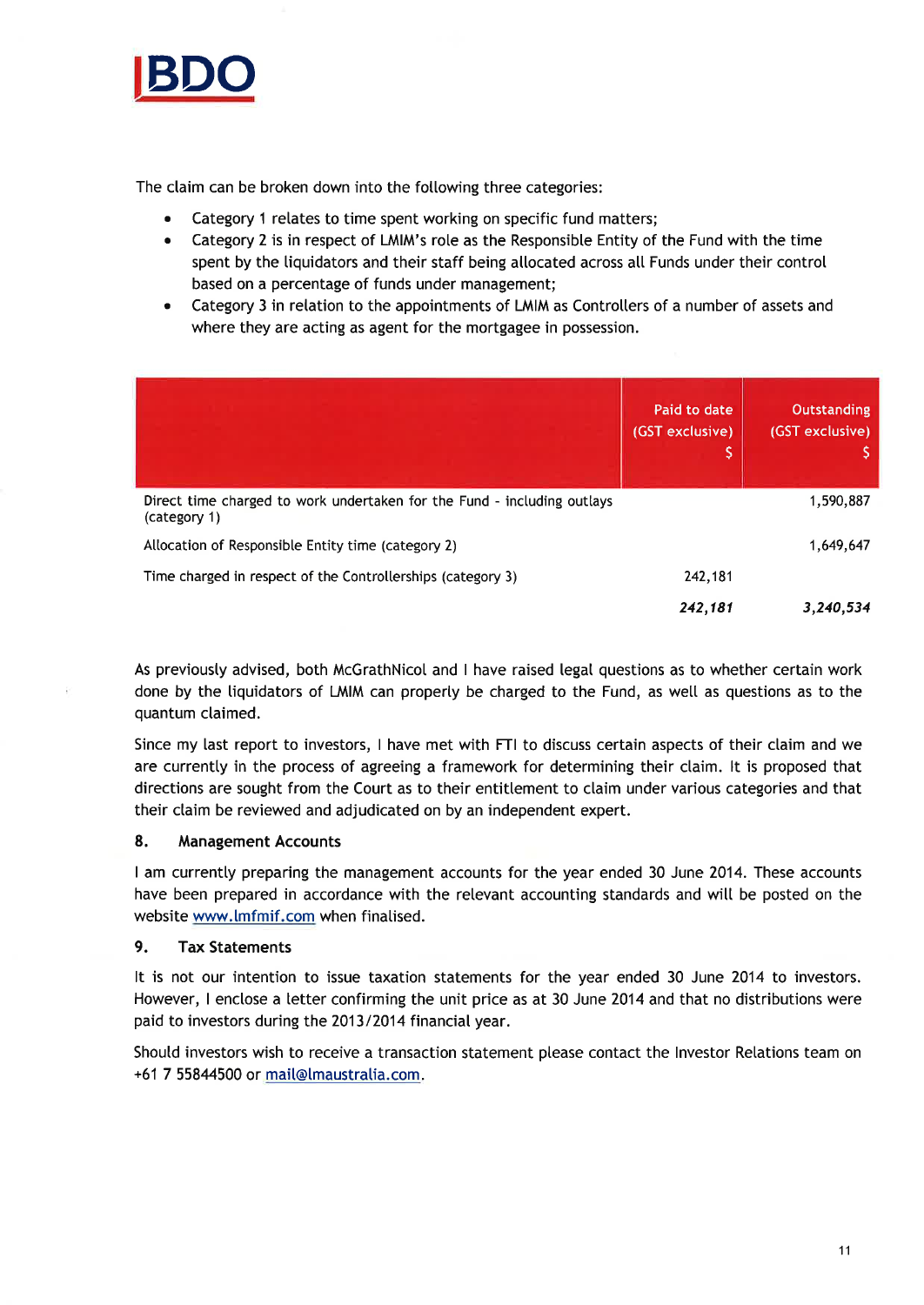

### 10. Ongoing Reporting to lnvestors

Reports will be distributed to investors in accordance with the preferred method of correspondence recorded for each investor on the Fund's database. ln order to assist in reducing distribution costs, it woutd be appreciated if as many investors as possibte could provide an email address in this respect. Please use the details in section 12 below to advise us in this regard.

My next report to investors witt be issued by 31 January 2014.

### 11. Receiver's Remuneration and Expenses

As previousty advised, an application was made to Court on 2 May 2014 for approval of my remuneration for the period from 8 August 2013 to 31 March 2014 in the amount of \$702,480.35 inclusive of GST.

The hearing for the above application took place on 28 August 2014. The Court approved the remuneration sought of \$702,480.35 (inclusive of GST).

I am currentty in the process of preparing my next court apptication for remuneration approval for the period from 1 April 2014 to 30 September 2014. During this period I have incurred remuneration of 5923,522.50 ptus outtays of 555,502.05 ptus GST as detailed in the attached summary.

My apptication witl inctude an affidavit summarising the tasks undertaken in the relevant period together with detaited narrations of atl work done by task and employee. This witt be placed on the website www.lmfmif.com and investors will be advised accordingly when the application has been todged and the hearing date of same.

### 12. Queries

Shoutd unit holders require further information, ptease contact either lnvestor Retations or BDO on the details provided below.

#### lnvestor Relations

| Phone: | +61 7 5584 4500      |
|--------|----------------------|
| Fax:   | +61 7 5592 2505      |
| Email: | mail@Imaustralia.com |

### BDO

GPO Box 457 Brisbane QLD 4001 Phone: +61 7 3237 5999 Fax: +61 7 3221 9227 Email: enquiries@[mfmif.com

Yours faithfully

David Whyte Receiver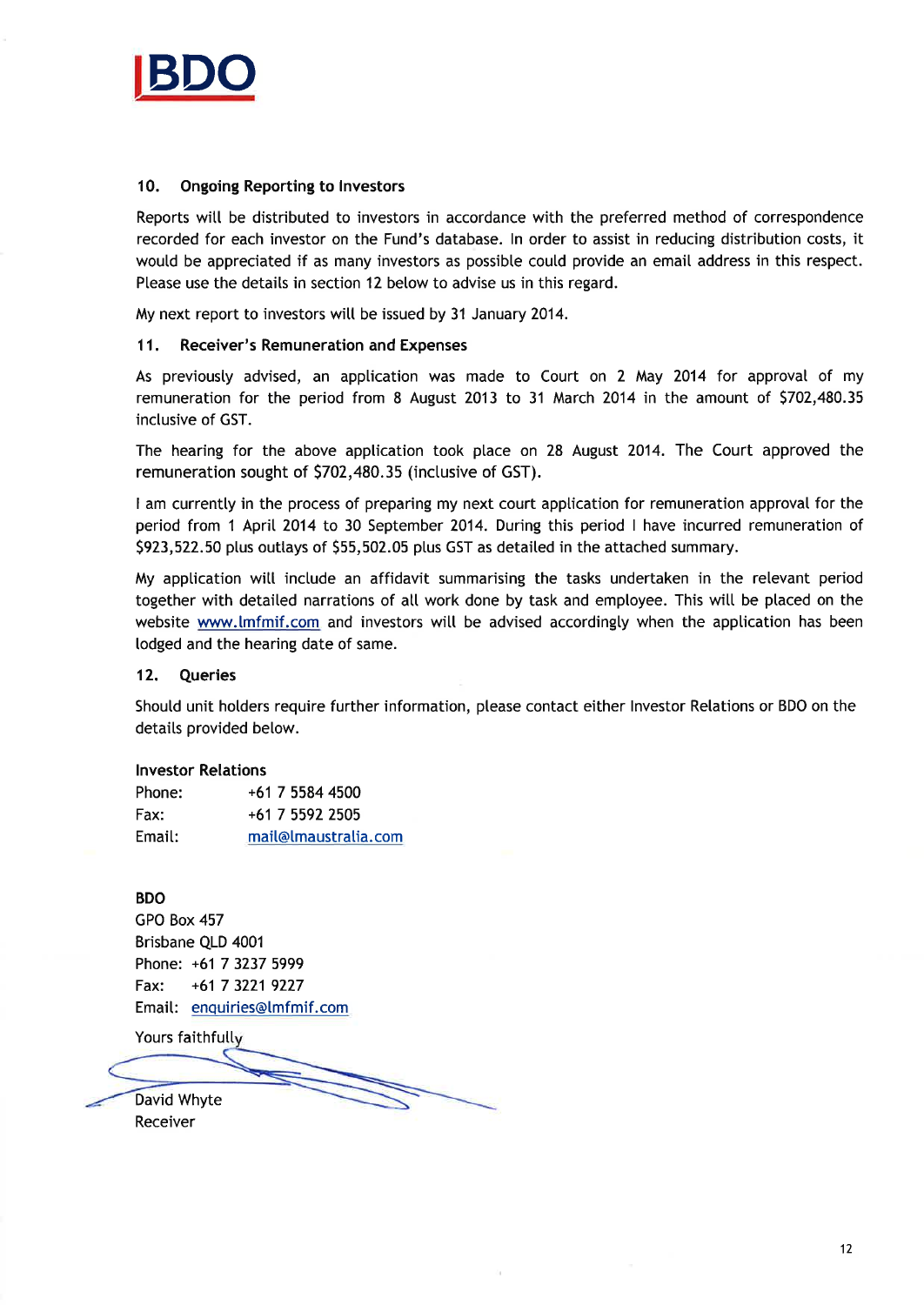#### REMUNERATION REPORT - Summãry of professional fees by category of work for the period I April 2Ol4 to 30 September 2Ol4

LM First Mortgage Income Fund

|                       |                          |               |                      | <b>Totals</b> |          |              |         | Task Area |                  |        |       |                 |         |                       |         |                |
|-----------------------|--------------------------|---------------|----------------------|---------------|----------|--------------|---------|-----------|------------------|--------|-------|-----------------|---------|-----------------------|---------|----------------|
|                       |                          |               |                      |               |          | Assets       |         | Creditors | <b>Employees</b> |        |       | <b>Trade On</b> |         | <b>Investigations</b> |         | Administration |
| Employee              | Position                 | Rate          | hes                  |               | hrs      | $\mathbf{s}$ | hrs     | ÷         | hm               | ж      | hrs   | ٩               | hrs.    |                       | hrs.    | s              |
| David Whyte           | Partner                  | 560           | 406.3                | 227,528.00    | 197.2    | 110,432,00   | $7 - 8$ | 4,368.00  |                  |        | 81.7  | 45,752,00       | 31,4    | 17,584.00             | 88.2    | 49,392.00      |
| Matthew Joiner        | Partner                  | 560           | 0.2                  | 112,00        |          |              | 0.2     | 112.00    |                  |        |       |                 |         |                       |         |                |
| Andrew Fielding       | Partner                  | 560           | 1.9                  | 1,064.00      |          |              |         |           |                  |        |       |                 |         |                       | 1.9     | 1,064.00       |
| Eric Leeuwendal       | Director                 | 495           | 286.2                | 141,669,00    | $22 - 2$ | 10,989.00    | $11-7$  | 5,791.50  |                  |        |       |                 | 226.8   | 112,266.00            | 25.5    | 12,622.50      |
| Craig Jenkins         | Partner                  | 485           | 25.3                 | 12,270.50     |          |              |         |           |                  |        | 25.3  | 12,270.50       |         |                       |         |                |
| Clark Jarrold         | Partner                  | 485           | 0.2                  | 97.00         |          |              |         |           |                  |        | 0.2   | 97.00           |         |                       |         |                |
| Eric Leeuwendal       | Director                 | 480           | 127.6                | 61,248.00     | 0.4      | 192.00       | 0.1     | 48.00     |                  |        | 0.1   | 48,00           | 123.3   | 59,184.00             | 3,7     | 1,776.00       |
| John Keating          | Partner                  | 475           | 2.3                  | 1,092.50      |          |              |         |           |                  |        | 2,3   | 1,092.50        |         |                       |         |                |
| Margaux Beauchamp     | Associate                | 470           | 133.2                | 62,604.00     | 133.2    | 62,604.00    |         |           |                  |        |       |                 |         |                       |         |                |
| Margaux Beauchamp     | Associate                | 460           | 40.3                 | 18,538.00     | 40.3     | 18,538.00    |         |           |                  |        |       |                 |         |                       |         |                |
| Eric Leeuwendal       | Director                 | 460           | 0.3                  | 138.00        | 0.3      | 138,00       |         |           |                  |        |       |                 |         |                       |         |                |
| John Somerville       | Senior Manager           | 440           | 19.2                 | 8,448.00      | 0.2      | 88.00        | 0.3     | 132.00    |                  |        | 17.0  | 7,480.00        |         |                       | 1.7     | 748.00         |
| John Somerville       | <b>Senior Manager</b>    | 425           | $2 - 4$              | 1,020.00      |          |              | 0.2     | 85.00     |                  |        | 1.1   | 467.50          |         |                       | 1.1     | 467.50         |
| <b>Charles Haines</b> | Senior Manager           | 425           | 65.3                 | 27,752.50     | 8.6      | 3,655.00     | 0.1     | 42.50     |                  |        |       |                 | 31.9    | 13,557.50             | 24.7    | 10,497.50      |
| Joanne Garcia         | <b>Manager</b>           | 400           | 349.7                | 139,880.00    | $27 - 7$ | 11,080.00    | 34.4    | 13,760.00 | 0.4              | 160.00 | 259.4 | 103,760.00      | 2.9     | 1,160,00              | 24,9    | 9,960.00       |
| Michelle Matchett     | Associate                | 390           | 48.8                 | 19,032.00     |          |              |         |           |                  |        | 46.0  | 17,940.00       |         |                       | 2.8     | 1,092.00       |
| Joanne Garcia         | Manager                  | 390           | 286.2                | 111,618.00    | 5.7      | 2,223.00     | 12.7    | 4,953.00  |                  |        | 135.9 | 53,001.00       | 0.7     | 273,00                | 131.2   | 51,168.00      |
| Michelle Matchett     | Associate                | 370           | 5.0                  | 1,850.00      | 5,0      | 1,850,00     |         |           |                  |        |       |                 |         |                       |         |                |
| Ashleigh Simpson-Wade | Supervisor               | 360           | 0,2                  | 72.00         |          |              | 0,2     | 72,00     |                  |        |       |                 |         |                       |         |                |
| Gita Kumar            | Senior Manager           | 360           | 22.0                 | 7,920.00      |          |              |         |           |                  |        | 22.0  | 7,920.00        |         |                       |         |                |
| Michael Dharmaratne   | Senior Accountant I      | 320           | $17 - 2$             | 5,504.00      | $1 - 2$  | 384.00       | 12.5    | 4,000.00  |                  |        |       |                 | 0.2     | 64,00                 | 3,3     | 1,056.00       |
| Daniel Tipman         | Senior Accountant I      | 320           | $2 - 7$              | 864.00        | 0.8      | 256,00       | 0,5     | 160,00    |                  |        | 1.0   | 320,00          |         |                       | 0,4     | 128,00         |
| Michael Dharmaratne   | Senior Accountant I      | 310           | 9.9                  | 3,069.00      | 1.2      | 372.00       | 7.6     | 2,356.00  |                  |        |       |                 | $0 - 2$ | 62,00                 | 0.9     | 279,00         |
| Daniel Tipman         | Senior Accountant I      | 310           | 2.5                  | 775.00        |          |              | 1.8     | 558.00    |                  |        |       |                 |         |                       | 0,7     | 217,00         |
| Gita Kumar            | Senior Manager           | 305           | 21.0                 | 6,405,00      |          |              |         |           |                  |        | 21.0  | 6,405,00        |         |                       |         |                |
| Dean Michalk          | Senior Accountant II     | 270           | 0.1                  | 27.00         |          |              |         |           |                  |        |       |                 |         |                       | 0,1     | 27.00          |
| Nicola Kennedy        | Accountant I             | 225           | 11.6                 | 2,610.00      | 7.1      | 1,597.50     | 0.3     | 67.50     |                  |        |       |                 | $1 - 2$ | 270.00                | 3.0     | 675.00         |
| Margot Charlton       | Senior Accountant II     | 215           | 7.2                  | 1,548.00      |          |              |         |           |                  |        | 7.2   | 1,548.00        |         |                       |         |                |
| Rycko Taniran         | Accountant i             | 200           | 54.0                 | 10,800.00     | 54.0     | 10,800.00    |         |           |                  |        |       |                 |         |                       |         |                |
| Sarah Cunningham      | <b>Team Assistant</b>    | 195           | 5, 5                 | 1,072.50      |          |              |         |           |                  |        | 5.0   | 975,00          |         |                       | 0.5     | 97.50          |
| Dermot O'Brien        | Undergraduate            | 195           | 22.6                 | 4,407.00      |          |              |         |           |                  |        |       |                 |         |                       | 22.6    | 4,407.00       |
| Luke O'Connor         | <b>Accountant II</b>     | 195           | 0.7                  | 136.50        |          |              |         |           |                  |        |       |                 |         |                       | 0.7     | 136.50         |
| <b>Ainsley Watt</b>   | Accountant II            | 195           | 3,3                  | 643.50        |          |              | 3,3     | 643.50    |                  |        |       |                 |         |                       |         |                |
| Nicola Kennedy        | Accountant II            | 190           | 7.5                  | 1,425.00      |          |              |         |           |                  |        |       |                 |         |                       | $7 - 5$ | 1,425.00       |
| Pei Wun Han           | <b>Accountant II</b>     | 185           | 66.9                 | 12,376.50     | 66.9     | 12,376.50    |         |           |                  |        |       |                 |         |                       |         |                |
| Dale Ludwig           | Accountant I             | 185           | 117.1                | 21,663.50     |          |              |         |           |                  |        | 117.1 | 21,663.50       |         |                       |         |                |
| Rycko Taniran         | <b>Accountant II</b>     | 175           | 7.5                  | 1,312 50      | 5.0      | 875.00       |         |           |                  |        |       |                 |         |                       | 2.5     | 437.50         |
| Pei Wun Han           | <b>Accountant II</b>     | 175           | 9.0                  | 1,575,00      | 9.0      | 1,575.00     |         |           |                  |        |       |                 |         |                       |         |                |
| Dermot O'Brien        | Undergraduate            | 160           | 1.0                  | 160.00        | 0.2      | 32,00        |         |           |                  |        |       |                 |         |                       | 0,8     | 128.00         |
| Nicole Jackson        | Team Assistant           | 155           | 12.3                 | 1,906.50      |          |              | 8.9     | 1,379.50  |                  |        |       |                 |         |                       | 3.4     | 527.00         |
| Dermot O'Brien        | Undergraduate            | 155           | $3 - 2$              | 496.00        |          |              |         |           |                  |        |       |                 |         |                       | 3,2     | 496.00         |
| Sharon Aranha         | Secretary                | 130           | 0.5                  | 65.00         | 0.5      | 65.00        |         |           |                  |        |       |                 |         |                       |         |                |
| Moira Hattingh        | Team Assistant           | 80            | 7.0                  | 560.00        |          |              |         |           |                  |        |       |                 |         |                       | $7 - 0$ | 560.00         |
| Ashley Richardson     | Junior Practice Assistan | 80            | 2.0                  | 160,00        |          |              |         |           |                  |        |       |                 |         |                       | 2.0     |                |
| Moira Hattingh        | <b>Team Assistant</b>    | 75            | 0.1                  | 7,50          |          |              |         |           |                  |        |       |                 |         |                       | 0.1     | 160,00<br>7.50 |
|                       |                          | <b>TOTALS</b> | 2, 215.0             | 923,522.50    | 586.7    | 250,122.00   | 102.6   | 38,528.50 | 0.4              | 160.00 | 742.3 | 280,740.00      | 418.6   | 204,420.50            | 364.4   | 149,551.50     |
|                       |                          |               | GST                  | 92,352 25     |          |              |         |           |                  |        |       |                 |         |                       |         |                |
|                       |                          |               | <b>TOTAL INC GST</b> | 1,015 874 75  |          |              |         |           |                  |        |       |                 |         |                       |         |                |
|                       |                          |               | AVERAGE HOURLY RATE  | 417           |          | 426          |         | 376       |                  | 400    |       | 378             |         | 488                   |         | 410            |
|                       |                          |               |                      |               |          |              |         |           |                  |        |       |                 |         |                       |         |                |

Note: All amounts exclude GST unless otherwise noted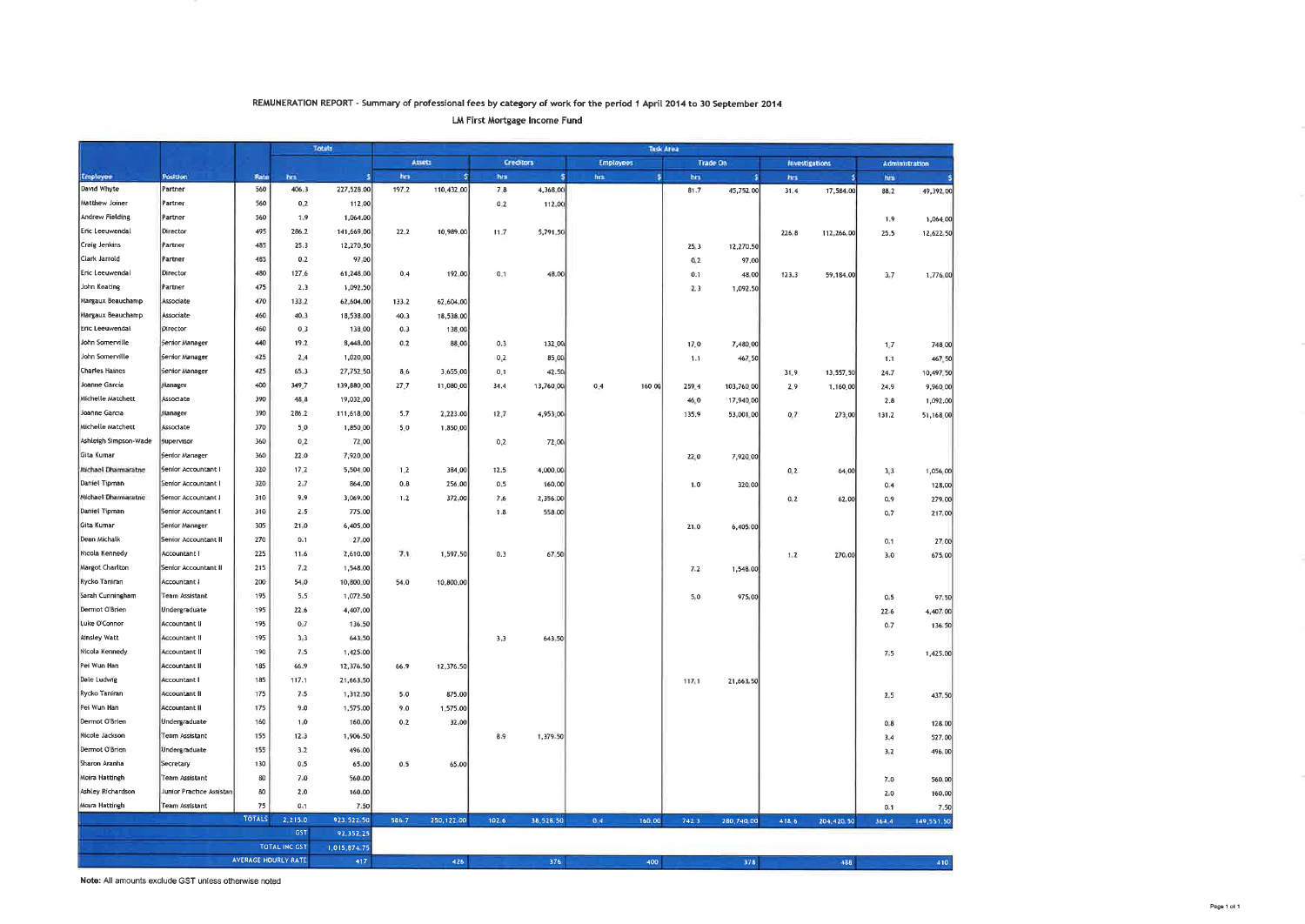# Disbursements for the period I April 2014 to 30 September 2014 LM First Mortgage Income Fund

|                      | <b>Amount</b> |
|----------------------|---------------|
| <b>Expense Type</b>  | (S ex GST)    |
| Postage              | 7,227.58      |
| Printing             | 5739.62       |
| Parking              | 144.31        |
| Travel/Taxi          | 116.28        |
| Searches             | 887.63        |
| Photocopying         | 6,511.51      |
| Mileage              | 1,237.56      |
| Courier              | 47.74         |
| Copying              | 138.00        |
| Accommodation        | 10.45         |
| Airfares             | 893.67        |
| Advertising          | 26,491.00     |
| General              | 6,056.70      |
| <b>TOTAL</b>         | 55,502.05     |
| <b>GST</b>           | 5,550.21      |
| <b>TOTAL INC GST</b> | 61,052.26     |